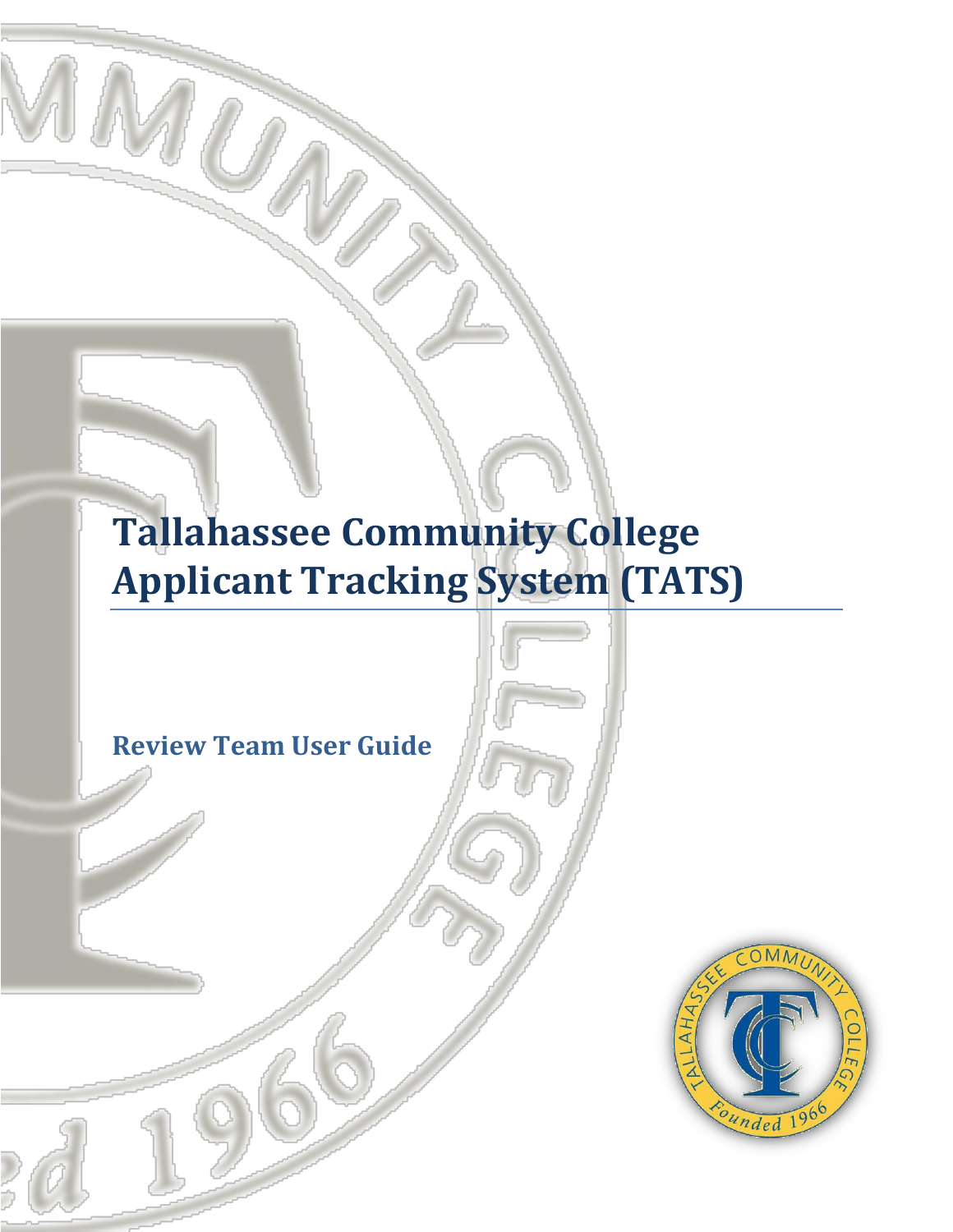#### **Introduction:**

Congratulations! You have been chosen to be a member of a Recruitment Review Team. Your task is to aid in selecting the best candidate to fill your vacancy. The Tallahassee Community College Applicant Tracking System (TATS) will aid in completing this task. TATS is the depository of all applications and supplemental materials that candidates submit for advertised vacancies. As a member of a Recruitment Review Team, you will utilize TATS to review applicants. This guide is designed to walk you through this process. This process includes:

- $\checkmark$  HR release of candidates to Review Team
- $\checkmark$  Logging on to the TATS
- $\checkmark$  Reviewing Applications and Supplemental Materials
- $\checkmark$  Printing Applications and Supplemental Materials
- $\checkmark$  Printing a listing of candidates (Chairpersons and/or support personnel)

#### **HR Release ofCandidates:**

After the position closes, HR Recruitment will release applicants to the Hiring Manager. For full-time non-faculty positions, including grants, a complete file includes the eForm only. Applicants may attach a resume and/or cover letter. For faculty recruitment, a complete file includes the following:

- An Official TCC Application (eForm)
- Letter of interest addressing the five (5) faculty characteristics and responsibilities listed above for each faculty vacancy of interest
- Unofficial transcript(s) of all college coursework
- At least one (1) letter of recommendation

The Review Team Chair will receive an email from the HR Recruitment Manager indicating the applications are ready to be reviewed. The email will indicate the user name and password for the Review Team to login to TATS. *(Sample email below)*

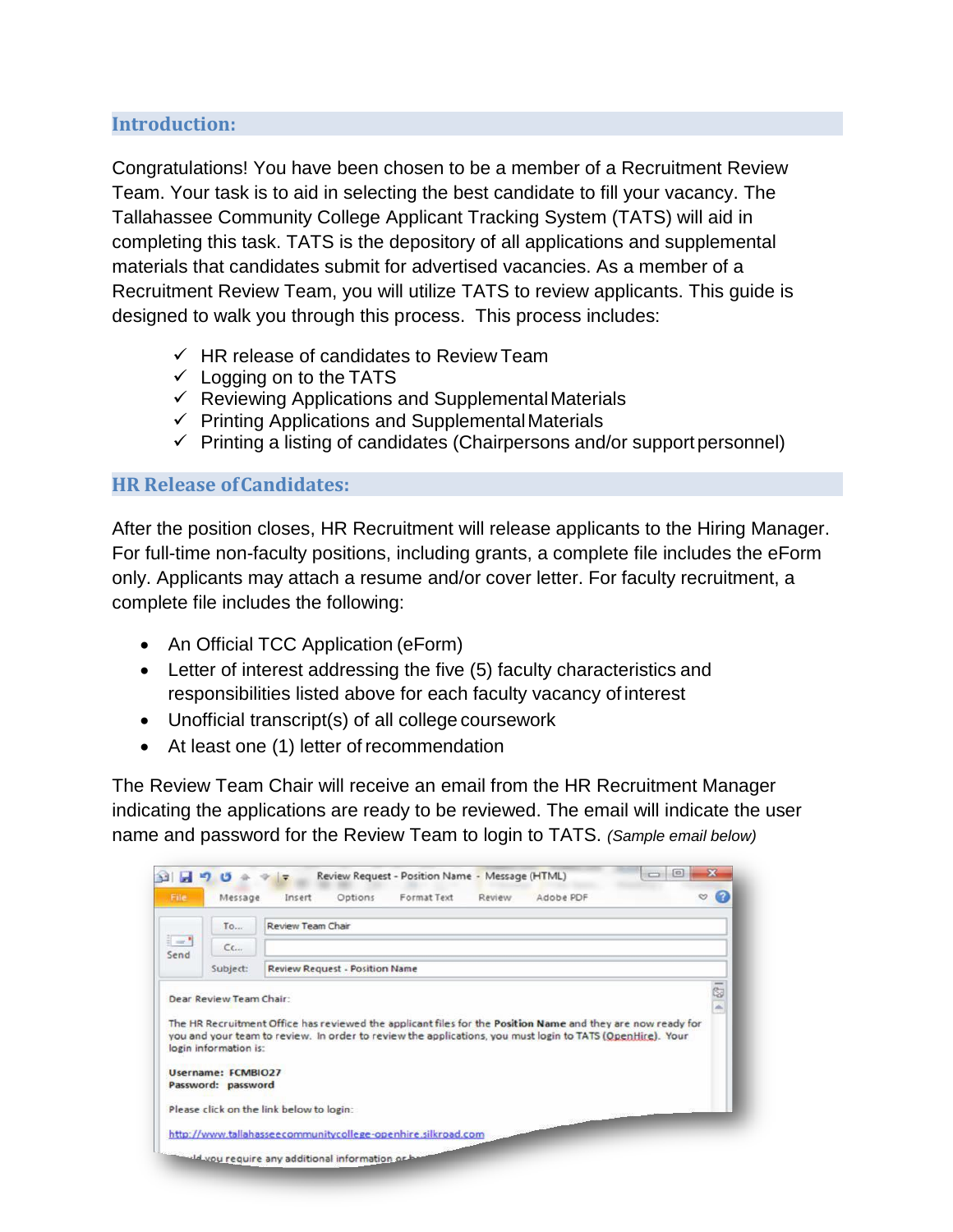**Logging on to the TATS(OpenHire):**

To access the TATS (OpenHire), you must use the URL below (*It is suggested that you bookmark this page.)*:

[https://tallahasseecommunitycollege-openhire.silkroad.com](https://tallahasseecommunitycollege-openhire.silkroad.com/)

You will be directed to the screen below:

| <b>OpenHire</b>       |       |  |
|-----------------------|-------|--|
|                       |       |  |
|                       |       |  |
| User Name:            |       |  |
| Password:             |       |  |
|                       |       |  |
| Forgot your password? | Login |  |

Enter the user name and password sent by HR Recruitment and click the 'Logon' button. You will be directed to the HM/Interviewer Home Screen (*shown below*).

| Hi, NUR Review Team           | My Account<br>Log Out                                    |                              |                         |                                  |                              |                      |                            |                                 | <b>Q</b> Customer Care  |
|-------------------------------|----------------------------------------------------------|------------------------------|-------------------------|----------------------------------|------------------------------|----------------------|----------------------------|---------------------------------|-------------------------|
| Home                          | <b>Track My Jobs</b>                                     |                              |                         |                                  |                              |                      |                            |                                 |                         |
| <b>Review &amp; Interview</b> |                                                          |                              |                         |                                  |                              |                      |                            |                                 |                         |
| Track My Jobs                 | <b>Open Jobs</b>                                         |                              |                         |                                  |                              |                      |                            |                                 | <b>View Closed Jobs</b> |
| Interview Requests            |                                                          |                              |                         |                                  |                              |                      |                            |                                 |                         |
| Review Requests               | <b>Job Title/Trackingcode</b>                            | <b>Assigned</b><br>Recruiter | Total<br><b>Resumes</b> | <b>Review</b><br><b>Requests</b> | Interview<br><b>Requests</b> | Job<br><b>Status</b> | Posted<br>Date             | <b>Farthest</b><br><b>Stage</b> | Workflow                |
| <b>Manage Requisitions</b>    |                                                          |                              |                         | (Completed)                      | (Completed)                  |                      | Days Old                   | (Not Shared)                    |                         |
| My Reports                    | Nursing Assistant Professor -<br>Faculty<br>$(27 - 429)$ | D. Parker                    | $\overline{z}$          | 0(0)                             | 0(0)                         | NORMAL               | Nov 21,<br>2011<br>59 days | TCC Website                     | Default<br>Workflow     |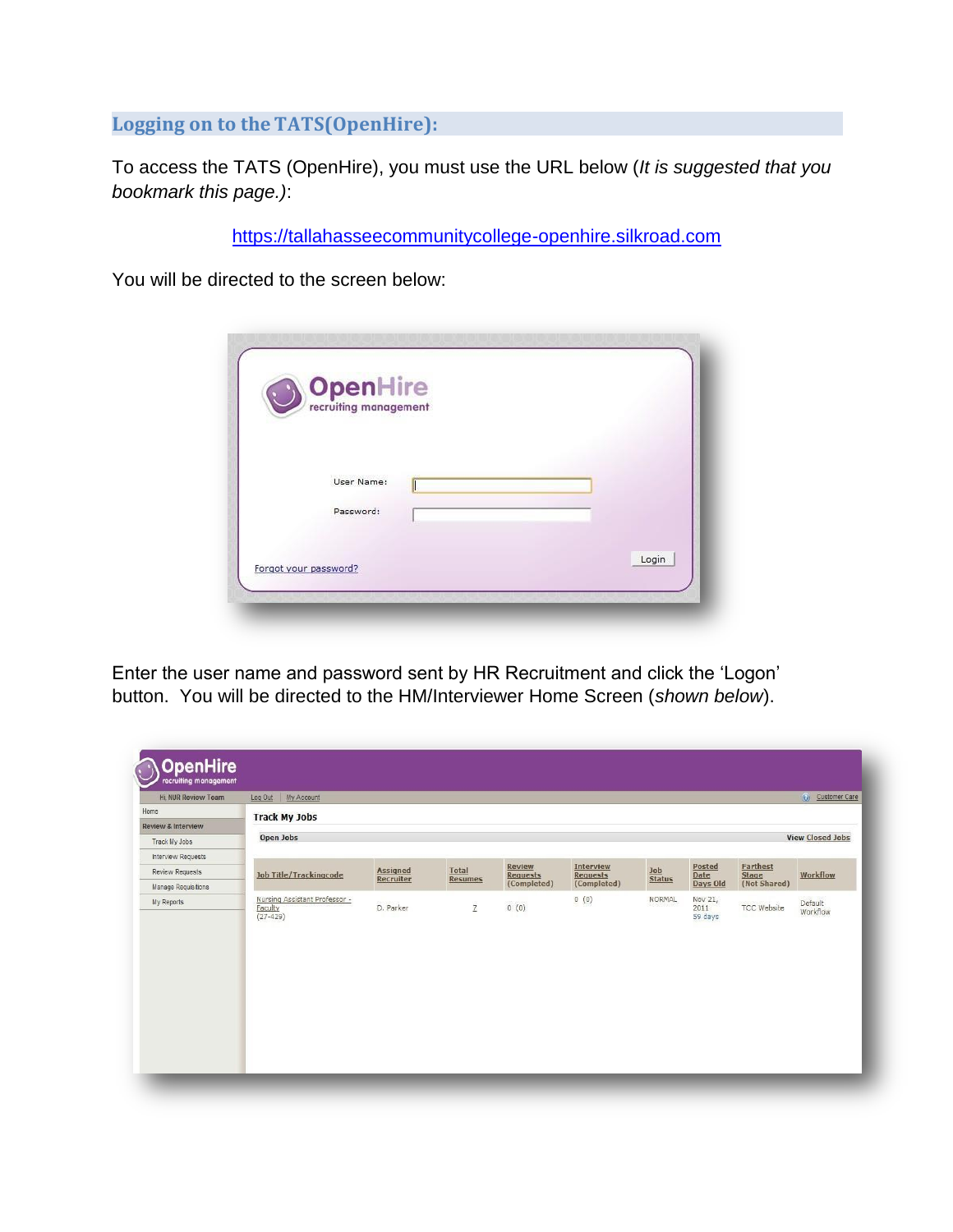#### **ReviewingApplications andSupplementalMaterials**

Upon logging in, you will see a dashboard showing all the activity associated with your job openings. From here you can see *(text color corresponds with category)*:

- **The number of Applicants**
- **Job posting** and **aging information** *(how long the position beenposted)*
- **The farthest stage an applicant has reached in the recruitingprocess**

| <b>Open Jobs</b>                                       |                                     |                                |                                                 |                                                    |                      |                                          | Vie                                             |
|--------------------------------------------------------|-------------------------------------|--------------------------------|-------------------------------------------------|----------------------------------------------------|----------------------|------------------------------------------|-------------------------------------------------|
| Job Title/Trackingcode                                 | <b>Assigned</b><br><b>Recruiter</b> | <b>Total</b><br><b>Resumes</b> | <b>Review</b><br><b>Requests</b><br>(Completed) | <b>Interview</b><br><b>Requests</b><br>(Completed) | Job<br><b>Status</b> | <b>Posted</b><br><b>Date</b><br>Days Old | <b>Farthest</b><br><b>Stage</b><br>(Not Shared) |
| Nursing Assistant Professor -<br>Faculty<br>$(27-429)$ | D. Parker                           | z                              | 0(0)                                            | 0(0)                                               | <b>NORMAL</b>        | Nov 21,<br>2011<br>59 days               | <b>TCC</b> Website                              |
|                                                        |                                     |                                |                                                 |                                                    |                      |                                          |                                                 |

The data can be resorted by clicking on any column heading and you have one-click access to the most important information associated with your job openings by selecting any of the numbers in the Resumes, Review, and Interview columns.

#### **Reviewing Applications:**

1. Click on the underlined number in the Total Resumes column. You will be taken to the screen below:

| H. GEAR UP Coa                    |           |                                                                                              |                                 |                      |                        | Loa Out My Account Customer 9                                                 |
|-----------------------------------|-----------|----------------------------------------------------------------------------------------------|---------------------------------|----------------------|------------------------|-------------------------------------------------------------------------------|
| Hintse                            |           |                                                                                              |                                 |                      |                        |                                                                               |
| <b>Review &amp; Interview</b>     | Resumes   |                                                                                              |                                 |                      |                        |                                                                               |
| Track My Jobs                     | Return 1  |                                                                                              |                                 |                      |                        | • Columns may be sorted by clicking                                           |
| Interview Requests                |           |                                                                                              |                                 |                      |                        |                                                                               |
| Review Requests                   |           | 19 Candidate(s) for the CEAR UP Coach - CRODOS75 - Country County (48-429) position          |                                 |                      |                        | on the column name. Note: If                                                  |
|                                   |           | Deploying 1 to 19 out of 19 records.                                                         |                                 |                      |                        | sorting by Candidate Name, it sorts                                           |
| Manage Requisitions<br>My Reports | Job Score | Candidate.<br>Location.                                                                      | Enter Date,<br>Last Modified    | <b>Current Stage</b> | Evaluation / Fail Flag | by first name only.                                                           |
|                                   |           | Saurice<br><b>B 20% Luis A. Fonseca</b><br>Live Dak, FL<br>11%                               | 9/20/2012<br>9/20/2012 6:21 PM  | TCC Website          | 2.007788               | • Job Score (Match Score) is a value                                          |
|                                   |           | Company Wobsite<br>14% Sandra Yvonne Skinner<br>Welborn, FL<br><b>US</b><br>Michael Christie | 9/35/2012<br>9/15/2012 5:53 PM  | <b>TCC Website</b>   | $0.67$ / $\sqrt{a}$ s  | based on a conceptual content<br>comparison of the candidate's                |
|                                   | $-72%$    | LaTravietta Florence<br>Pelham, GA<br>US:<br>Career Bullder                                  | 9/14/2012<br>9/21/2012 11:00 AM | <b>TCC Website</b>   | $0.67$ / Yes           | resume and the job posting.                                                   |
|                                   | 18%       | Ashley Mervin<br>Thomasville, GA<br>18.<br>Company Website                                   | Q/11/2012<br>9/11/2012 8:52 PM  | <b>TEE Website</b>   | $0.87 1$ Yes           | • Evaluation/Fail Flag is an indicator<br>that the applicant was asked to     |
|                                   | 29%       | DERORAIN CODROLO<br>Lake City, FL<br><b>USC</b><br>Other source                              | 926/3012<br>4/6/2012 3:29 PM    | TCC Website          | $2.00 \pm 0.6$         | complete questions regarding their                                            |
|                                   | 37%       | Brandon Hill<br>Talahaspoo, FL<br>115<br>Print Advertisement                                 | 7/8/2012<br>2/6/2012 12:32 PM   | <b>TCC Wabsite</b>   | 2.00 / Rn              | education and experience. If there is<br>a yes, the applicant's answer to one |
|                                   |           | 41% Antongula Williams<br>Lake City, FL<br>US:<br>CareerBulcer.com                           | 6/29/2012<br>9/21/2012 10:31 AM | <b>TCC Website</b>   | 3.00 / Rb              | or more of the questions did not                                              |
|                                   |           | 24% SCOTT KILLIAN<br>Barbow, FL<br>11%<br>Caree Bulcer.com                                   | 6/25/2012<br>9/21/2012 10:18 AM | <b>TEC Website</b>   |                        | meet our minimum criteria.                                                    |
|                                   | $-2266$   | Frederic T Douglas<br>Leke City, FL                                                          | 6714326                         |                      |                        |                                                                               |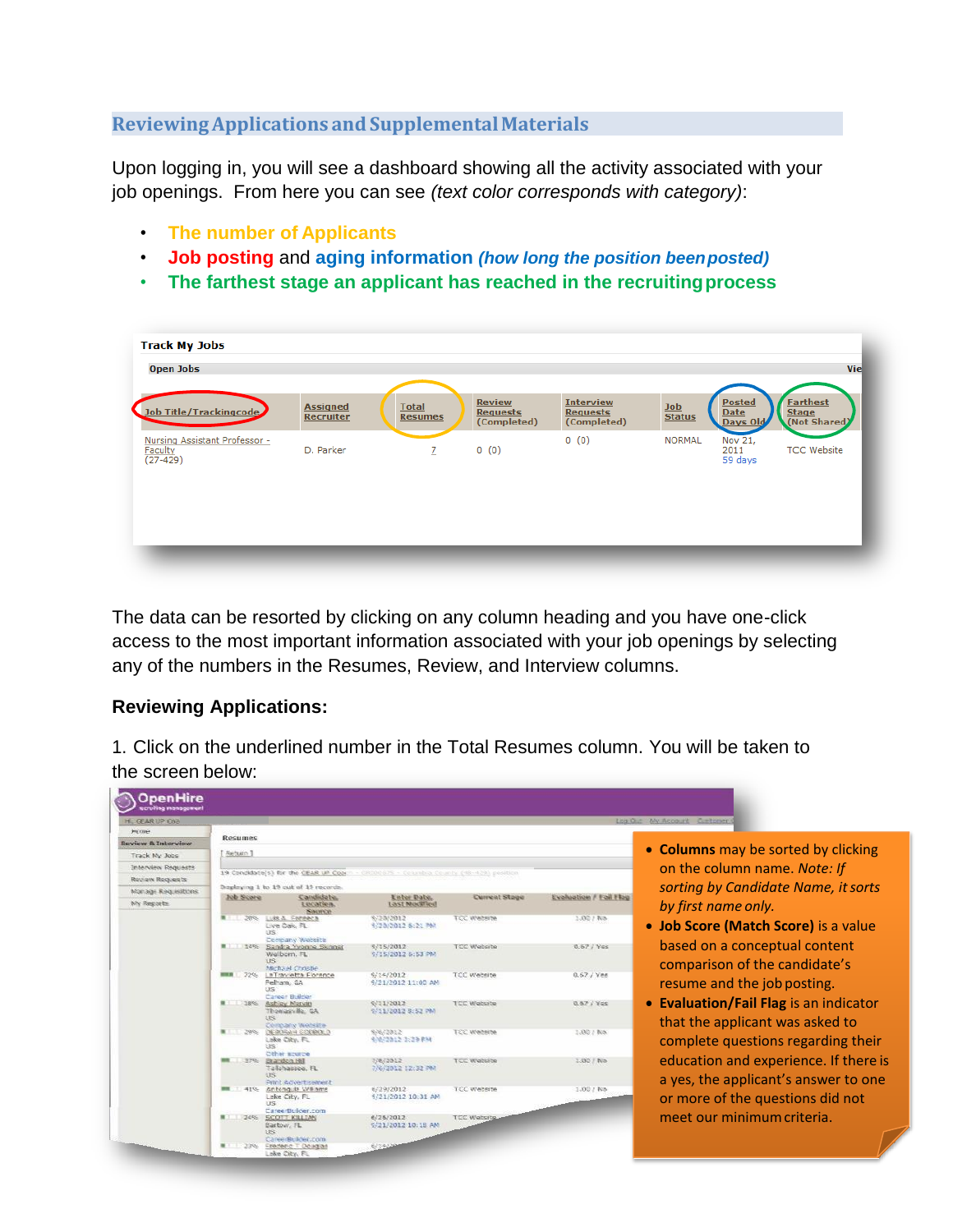2. Choose the candidate to review by selecting his/her name. You will be taken to the screen below:

|                                                   | Qualified                                                  | Source                                                                                  | Recruiter                                               |                                                                  | <b>Default Workflow</b>                                                                                                                                                                           |      |
|---------------------------------------------------|------------------------------------------------------------|-----------------------------------------------------------------------------------------|---------------------------------------------------------|------------------------------------------------------------------|---------------------------------------------------------------------------------------------------------------------------------------------------------------------------------------------------|------|
| 4%                                                | $ves$ no<br>What would you like to do with this Candidate? | <b>College/Campus Recruiting</b>                                                        | Darlene Parker<br>-Select an Action -<br>$\blacksquare$ |                                                                  | <b>Preliminary Stages</b><br>3rd Party Job Board                                                                                                                                                  |      |
|                                                   |                                                            |                                                                                         |                                                         |                                                                  | <b>TCC Website</b>                                                                                                                                                                                |      |
| Candidate:<br>Tracked For:                        | <b>Lisa Conti</b><br>Primary Contact:                      | Biology Assistant Professor - Faculty (17-429)                                          |                                                         |                                                                  | <b>Hiring Stages</b><br>Application Review HR<br>Application Review HM<br>1st Interview<br>2nd Interview<br>3rd Interview<br>Subsequent Interview<br><b>HM Reference Checks</b><br>Offer Approval |      |
|                                                   |                                                            |                                                                                         |                                                         |                                                                  |                                                                                                                                                                                                   |      |
| Summary<br><b>Requisition HIStory</b><br>ID<br>17 | Resume / CV                                                | Attachments<br>eForms<br>Job<br>Title<br>Biology Assistant Professor - Faculty (17-429) | Evaluations<br>Enter Date -<br>11/22/2011               | <b>Activity Status</b><br>History<br>Last Modified<br>12/14/2011 | Assigned Recruiter<br>Parker, Darlene                                                                                                                                                             | Acal |
| $\triangleleft$                                   |                                                            | m                                                                                       |                                                         |                                                                  |                                                                                                                                                                                                   | r    |

*The tabs contain the applicant's application (or eForm) and any attachmentsthey included.*

While on this screen, you may choose the following tabs:

- **Resume/CV**  if an applicant has uploaded his/her Resume/CV, you will find it here.
- **Attachments**  Any of the applicant's attachments (i.e. Cover Letter, Reference Letter, and Statement of Purpose) will be housed here.
- **eForms**  The TCC Application is considered an eForm and will be housed here.
- **History**  This tab contains the applicant's history. It also includes email correspondence that may have been sent to theapplicant.
- **Evaluations**  This tab lists the questions (if any) an applicant is asked that are related to the minimum criteria for the position as well as the applicant's answers. If the answer to any of the questions is below the minimum answer for that question, the answer will appear in red.